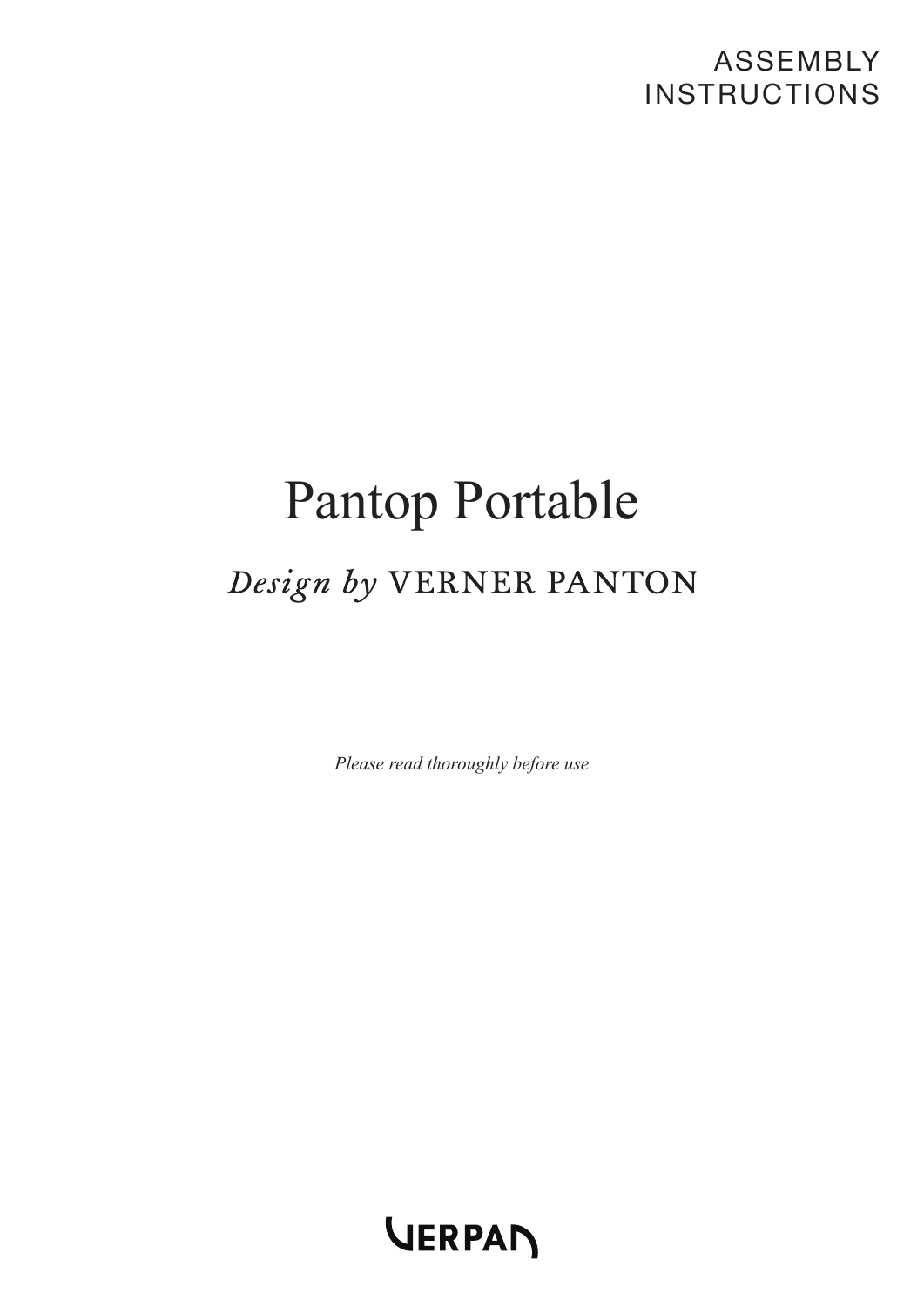

### **CONTENT:**

A PANTON TABLE LAMP. THE LAMP IS DELIVERED FULLY ASSEMBLED.

B USB CHARGING CABLE



BEFORE USE, THE BATTERY IN THE LAMP MUST BE FULLY CHARGED.

PLACE THE MAGNETIC CHARGING CABLE AT THE BOTTOM OF THE LAMP. CONNECT THE USB CABLE TO A POWER SUPPLY.



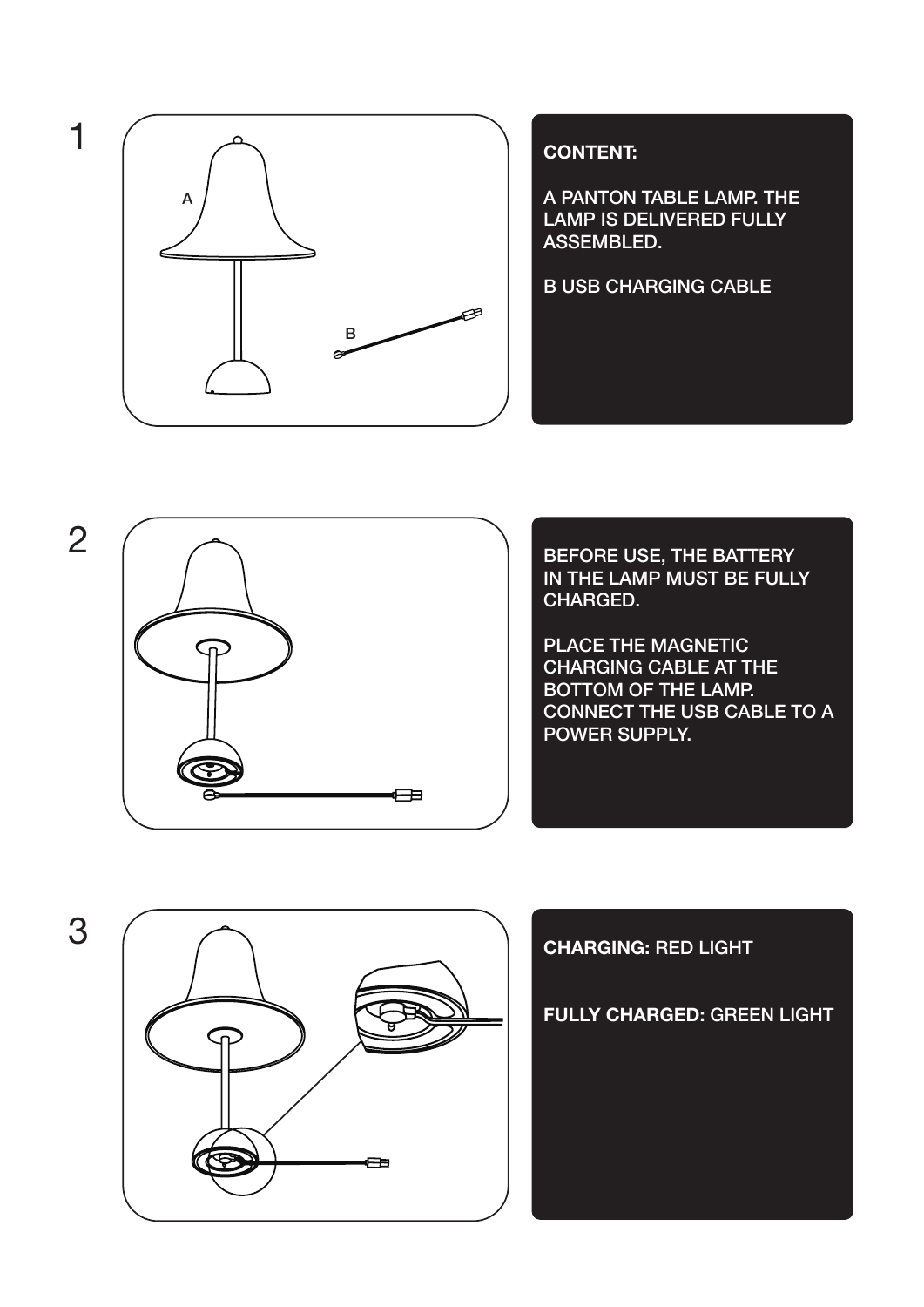

LAMP CAN BE ADJUSTED BY TOUCHING THE DIMMER KNOB ON THE TOP OF THE LAMP.

THE LAMP HAS 3 LIGHT INTENSITY LEVELS: 100%, 70% AND 30%.

#### **IMPORTANT:**

- THIS LAMP IS FOR INDOORS USE ONLY. IT CAN BE TAKEN OUTDOORS, BUT MUST BE KEPT AND STORED INDOORS.
- BATTERIES MUST BE DISPOSED OF ACCORDING TO LOCAL ENVIRONMENTAL LAWS FOR WASTE DISPOSAL.
- WIPE THE SURFACE WITH A SOFT, DAMP CLOTH, AND WIPE IMMEDIATELY WITH A DRY CLOTH. DO NOT USE ANY ABRASIVE CLEANING TOOLS.
- THE BATTERY MUST BE REMOVED FROM THE LAMP BEFORE IT IS SCRAPPED; THE APPLIANCE MUST BE DISCONNECTED FROM THE SUPPLY MAINS WHEN REMOVING THE BATTERY; THE BATTERY MUST BE DISPOSED SAFELY.
- IF THE EXTERNAL FLEXIBLE CABLE OR CORD OF THIS LUMINAIRE IS DAMAGED, IT SHALL BE REPLACED BY A SPECIAL CORD OR CORD EXCLUSIVELY AVAILABLE FROM THE MANUFACTURER OR HIS SERVICE AGENT.
- THE PRODUCT SHALL BE SUPPLIED BY AN EXTERNAL SELV CONTROLGEAR WITH 5V MIN. 1A OUTPUT.
- **• INPUT MICRO USB CABLE 5.0 = 1A**
- **• 1.5W LED BOARD (REPLACEABLE)**
- **• CHARGING TIME: 5 HOURS**
- **• OPERATION TIME IN HIGHEST SETTING: 7 HOURS**